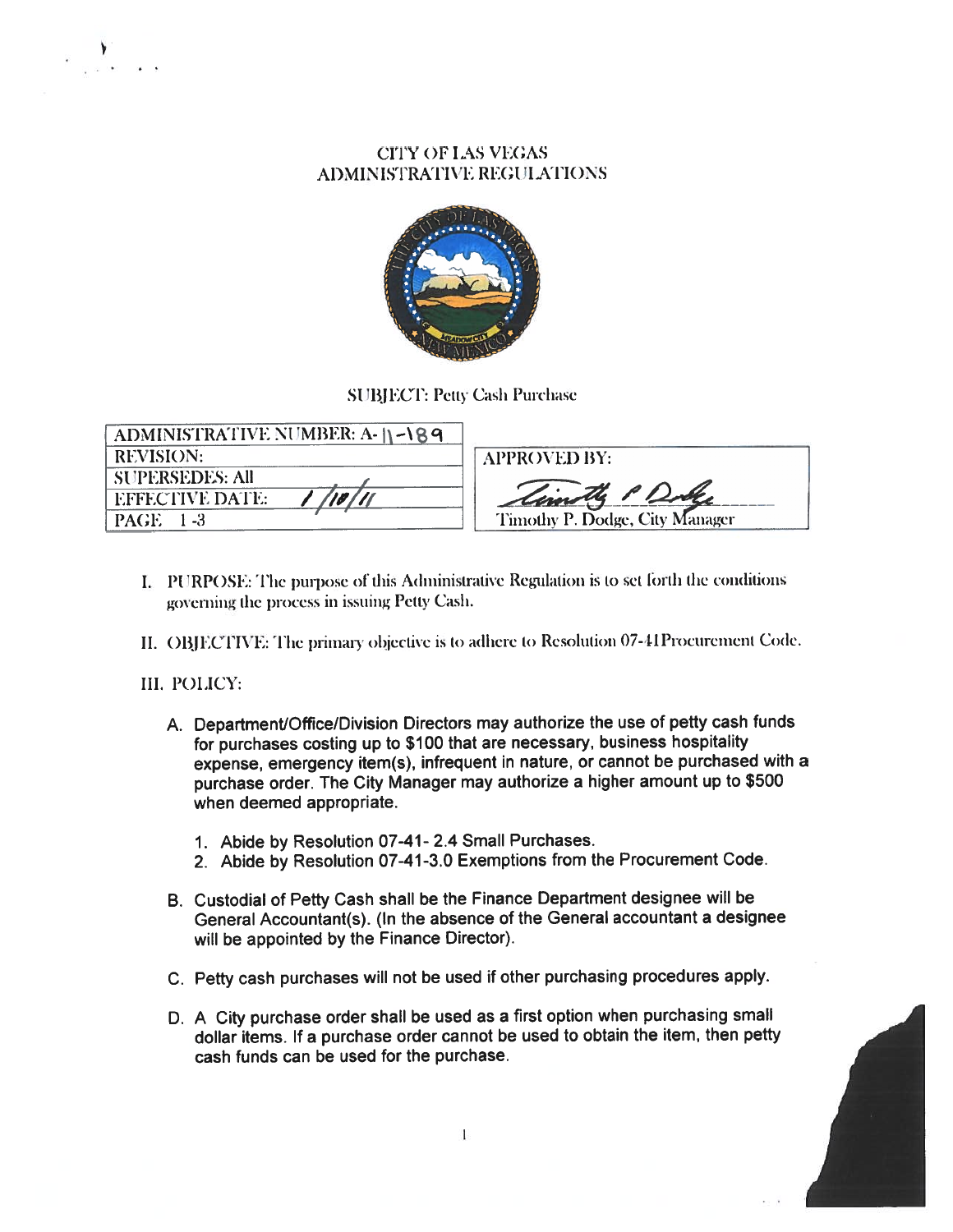### **IV. PROCEDURE:**

 $\alpha_{\rm max}$  in the  $\alpha_{\rm max}$ 

- $\Lambda$ . The petty cash custodian may use up to \$100 per transaction to pay for a purchase or to pay an invoice.
- B. At all times, the total of cash-on-hand plus the amount of any authorized receipts and paid invoices will equal the total amount of the petty cash fund.
- C. Petty cash funds will not be used for unauthorized transactions including:
	- 1. Cashing personal or third party checks.
	- 2. Loans and cash advances.
	- 3. Purchasing items or services for personal use.
	- 4. Purchasing items or services not permitted by purchasing policy
	- 5. Paying for purchases with a total cost greater than \$100 (unless authorized by City Manager).
- D. The employee who receives the purchased item or service will sign the receipt or paid invoice. The petty cash custodian will use the Finance Department's Check Request form to prepare petty cash reimbursement requests as needed. Each check request will list the accounts the reimbursement is to be charged to and the amount to be charged to each account. The original copy of all receipts and invoices being reimbursed must be attached to the check request. Each receipt and invoice must clearly indicate that the amount has been paid. The fund custodian will ensure that a clear description of the item or service that was purchased appears on each receipt or invoice. Requests for petty cash reimbursement will be approved by the Department/Office/Division Director after which the request will be forwarded to the Finance Department for payment.
- E. Petty cash funds will be audited periodically by City Finance Administration, or the Office of Management.
- F. The Custodial shall ensure that the petty cash fund is kept in a safe and secure location.

## ATTACHED TO THIS ADMINISTRATIVE REGULATION IS THE CHECK REQUEST/PETTY CASH FUND FORM.